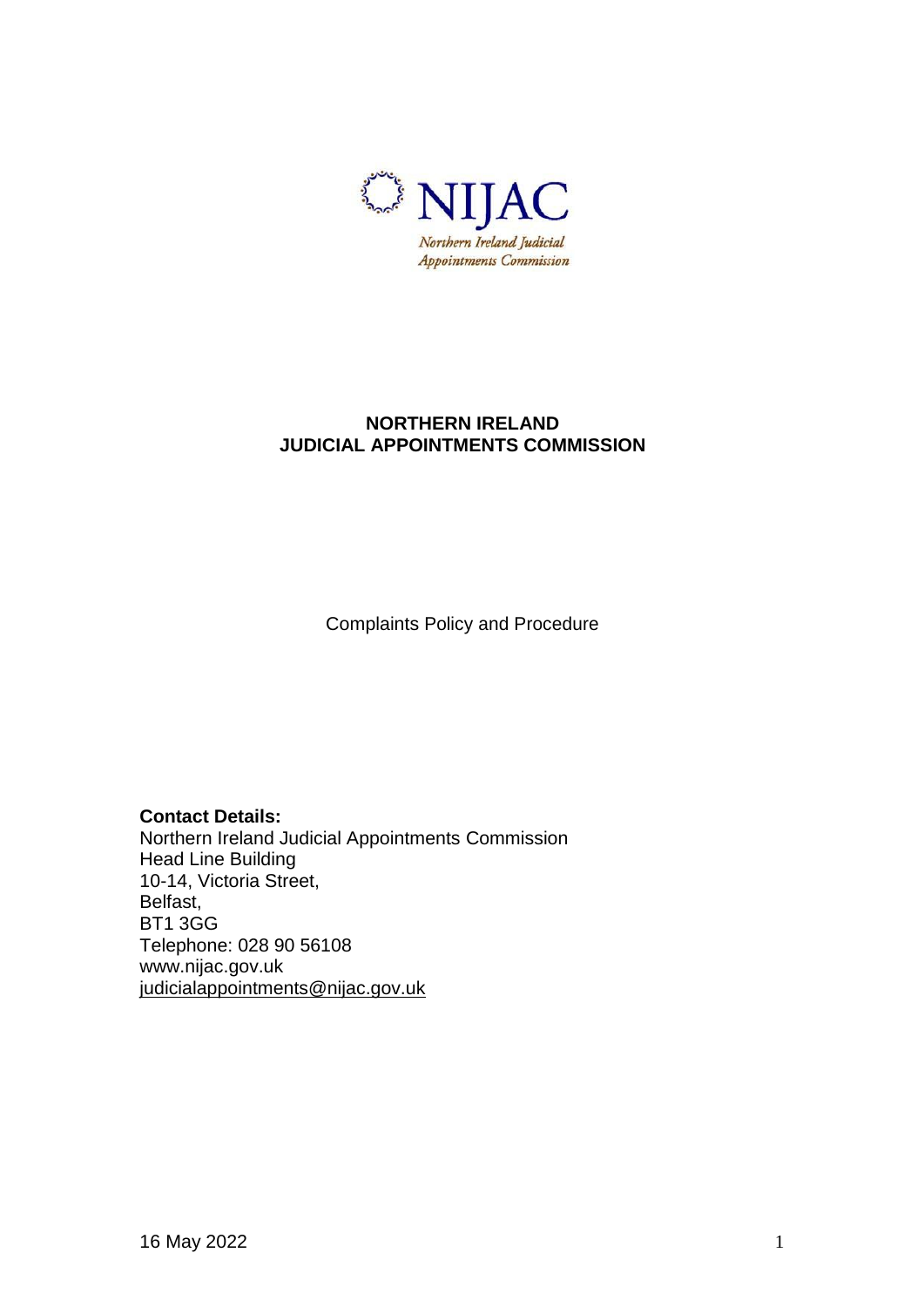## **Contents:**

# **Complaints Policy**

- 1. Background
- 2. Purpose
- 3. Commission Complaint: Role of the Judicial Appointments Ombudsman
- 4. Commission Complaint: What is maladministration?
- 5. Policy Objectives
- 6. Scope
- 7. Key Principles of Effective Complaint Handling
- 8. Investigating Complaints
- 9. Communicating the Outcome of a Commission Complaint
- 10. Reporting on Complaints
- 11. Variation of Policy
- 12. Policy Review

## **Complaints Procedure for Commission Complaints**

- 1. Lodging a Commission Complaint / Informal Resolution
- 2. A Formal Complaint
- 3. Complaints to the Office of the Northern Ireland Judicial Ombudsman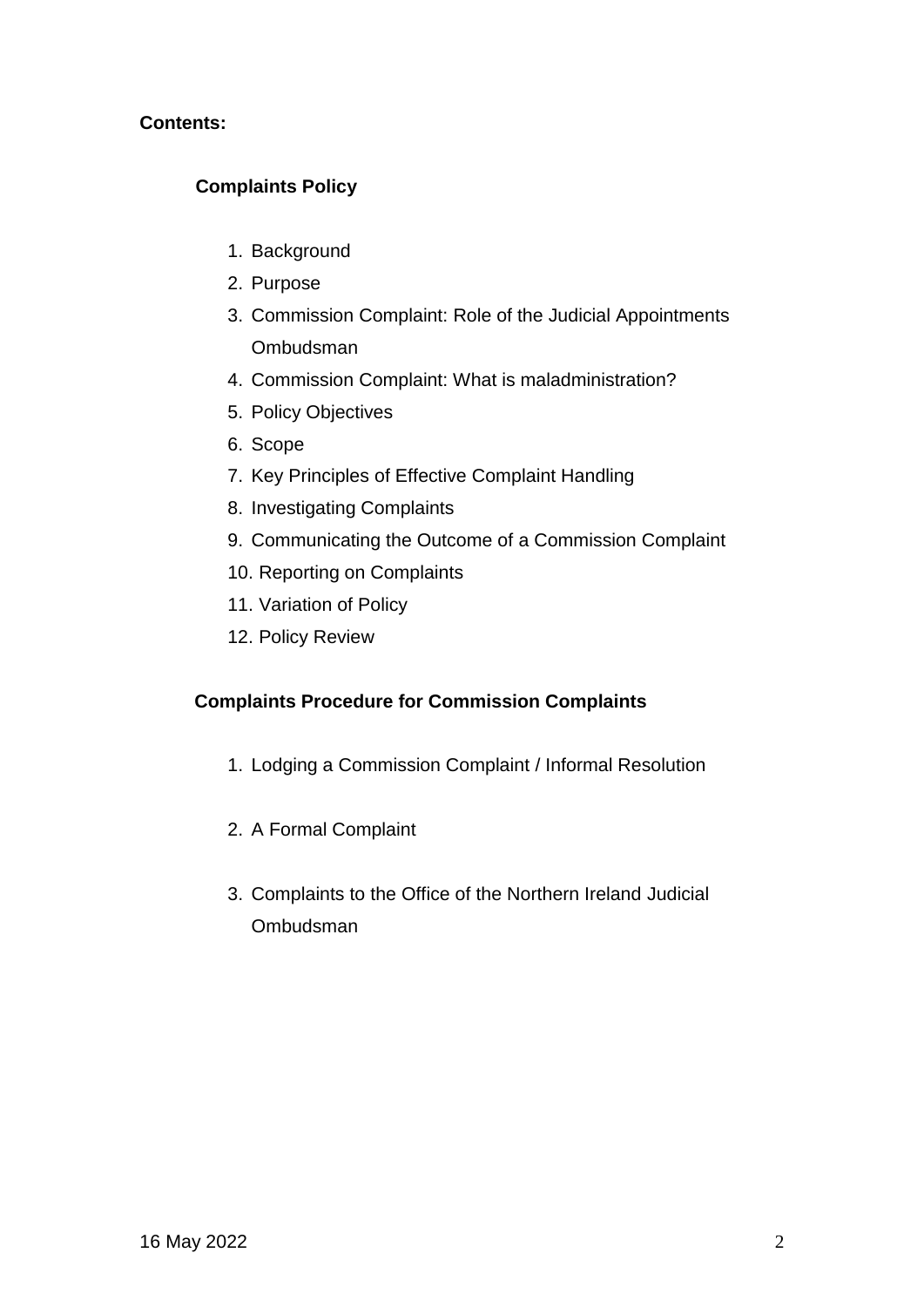# **POLICY**

## **1. Background**

- 1.1Northern Ireland Judicial Appointments Commission (NIJAC) was established on 15 June 2005 as an independent public body under the Justice (Northern Ireland) Acts 2002 & 2004 (the 2002 and 2004 Acts), as amended. Upon the devolution of justice on the 12 April 2010 the Northern Ireland Act 2009 (the 2009 Act) extended NIJAC's statutory duties.
- 1.2NIJAC is an appointing body, selecting and appointing to non-crown judicial offices in various Courts and Tribunals throughout Northern Ireland. NIJAC select and make recommendations for crown appointments up to and including High Court Judge.
- 1.3NIJAC selects, recommends and appoints on merit, through fair and open competition and by selecting from the widest possible range of eligible applicants. Its work encompasses the principles of:-
	- Merit;
	- Independence;
	- **Diversity;**
	- **Fairness:**
	- **Transparency;**
	- **Accountability;**
	- Partnership.

## **2. Purpose**

2.1NIJAC seeks to develop and promote continuous improvement by a range of means including scheme feedback, comments or complaints. We are committed to dealing with any difficulties that may arise in the delivery of our commitments fairly, thoroughly, impartially and in a timely way. This policy relates to complaints arising from any aspect of NIJAC conducting its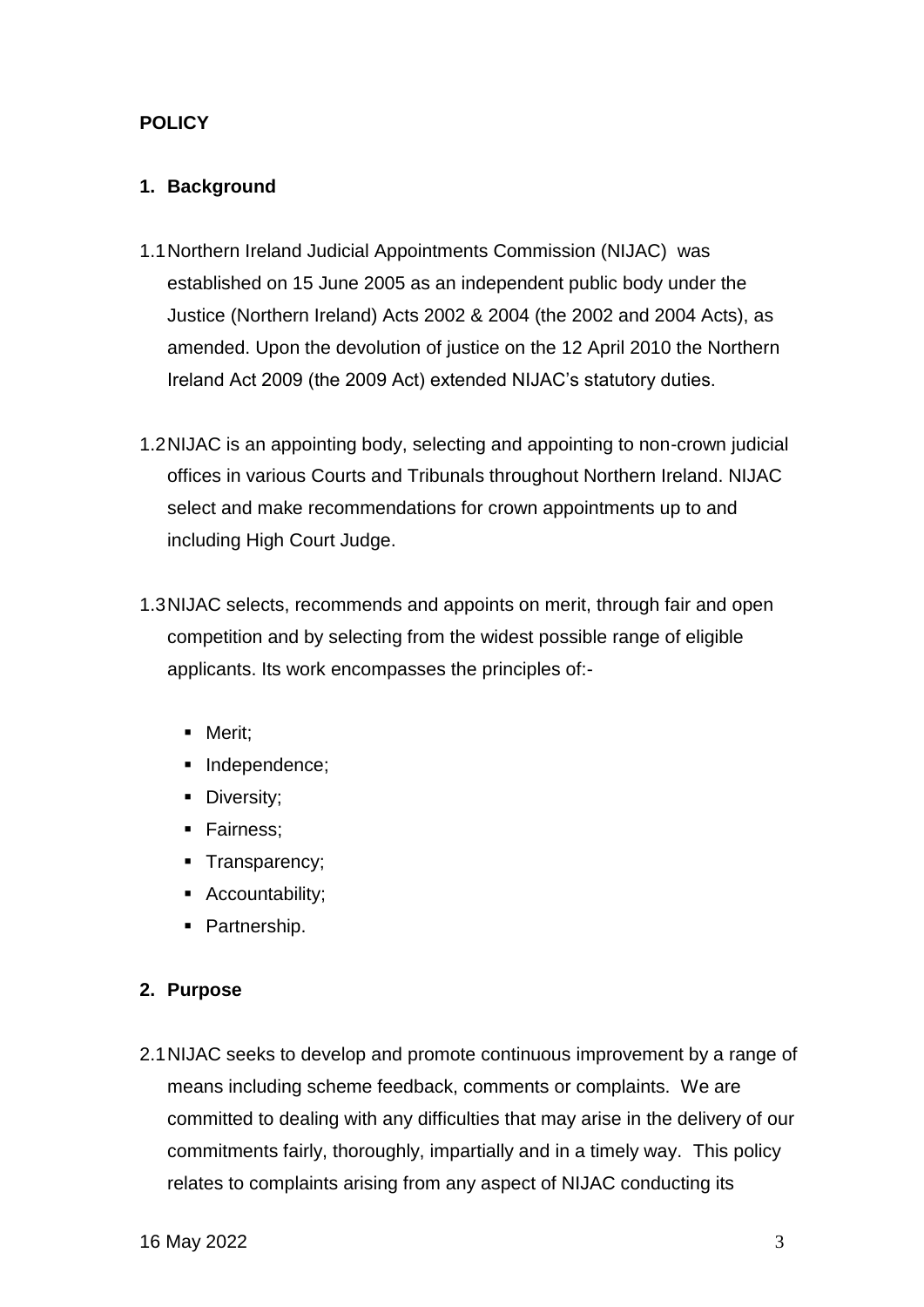function and sets out the arrangements for 'Commission' and 'Non-Commission' Complaints. It also provides a mechanism for informal resolution through direct engagement with the Chief Executive or her nominee.

- 2.2'Commission Complaints' are defined by Section 9B of the Justice (Northern Ireland) Act 2002. A Commission Complaint is a complaint by a qualifying complainant of maladministration by the Commission or a committee of the Commission who claims to be adversely affected, as an applicant for selection or as a person selected, by the maladministration complained of.
- 2.3Those making a 'Commission Complaint' are required to complete and deliver to NIJAC the form at Annex 1.
- 2.4Those making any other type of complaint are required to complete the form at Annex 2.
- 2.5Complaints regarding staff, which are not 'Commission Complaints', will be directed to the Chief Executive, or her nominee or the Chairman as appropriate and will be handled under Northern Ireland Civil Service procedures.
- 2.6A Complainant is required to set out the grounds of complaint and sources of information upon which s/he seeks to rely. Complainants are obliged and required to assist the investigation openly and honestly and the Complaints Commissioner ("the CC") or the Complaints Committee ("the CCte") has discretion to dismiss a complaint on the basis of a breach of that obligation. Equivalent discretion exists when a complaint is considered to be vexatious.
- 2.7NIJAC will investigate a complaint made within 28 days of the matter complained of.
- 2.8 Pursuant to section 9C(3) of the Justice (Northern Ireland) Act 2002 NIJAC has decided that the arrangements for investigating any complaint,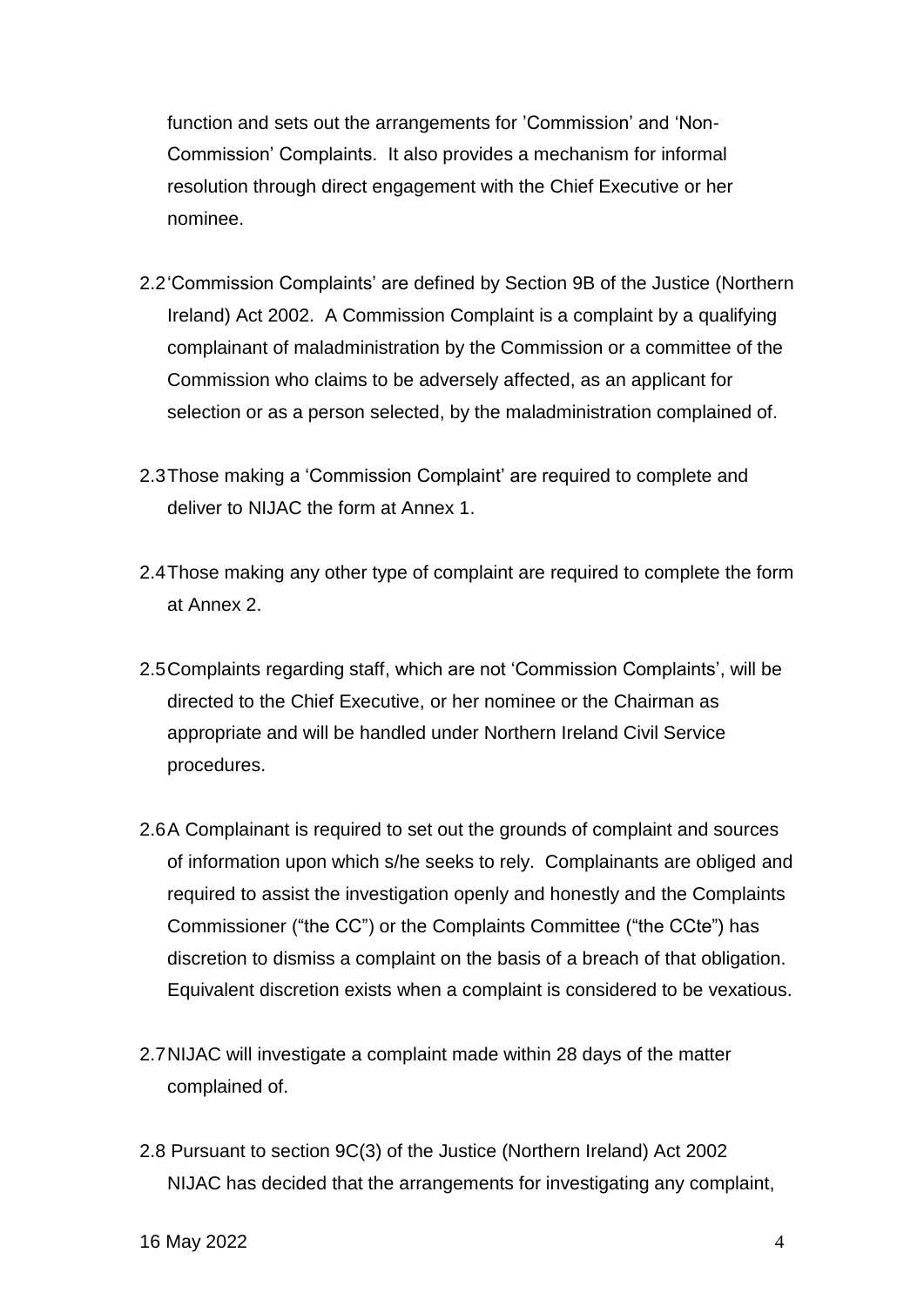including a Commission Complaint, need not apply to a complaint made more than 28 days after the matter complained of. Rather NIJAC has discretion whether or not to investigate complaints made more than 28 days after the matter complained of.

- 2.9 Ordinarily, in the context of exercising discretion, no weight will be given to whether the complainant had taken time to pursue an alternative remedy, such as Freedom of Information or other routes.
- 2.10 In relation to a Commission Complaint made during the progress of a current scheme ordinarily and unless a 'fatal or fundamental flaw' is apparent the scheme will proceed.

# **3. Commission Complaint: Role of the Judicial Appointments Ombudsman**

3.1The Judicial Appointments Ombudsman for Northern Ireland (JAO) investigates complaints from applicants for judicial appointments who allege they have been adversely affected by maladministration by NIJAC. This has been set out in legislation as:

*"A commission complaint is a complaint by a qualifying complainant of maladministration by the Commission or a committee of the Commission." (Justice (Northern Ireland) Act 2002)*

- 3.2 The JAO will normally expect the Complainant to exhaust the complaint mechanisms within NIJAC before submitting a complaint to his office.
- 3.2When NIJAC receives a qualifying 'Commission Complaint' the Chief Executive or her nominee will inform the JAO that a complaint has been received, however, the Complainant will remain unidentified. The JAO will also be informed of the outcome and the date it was issued to the complainant.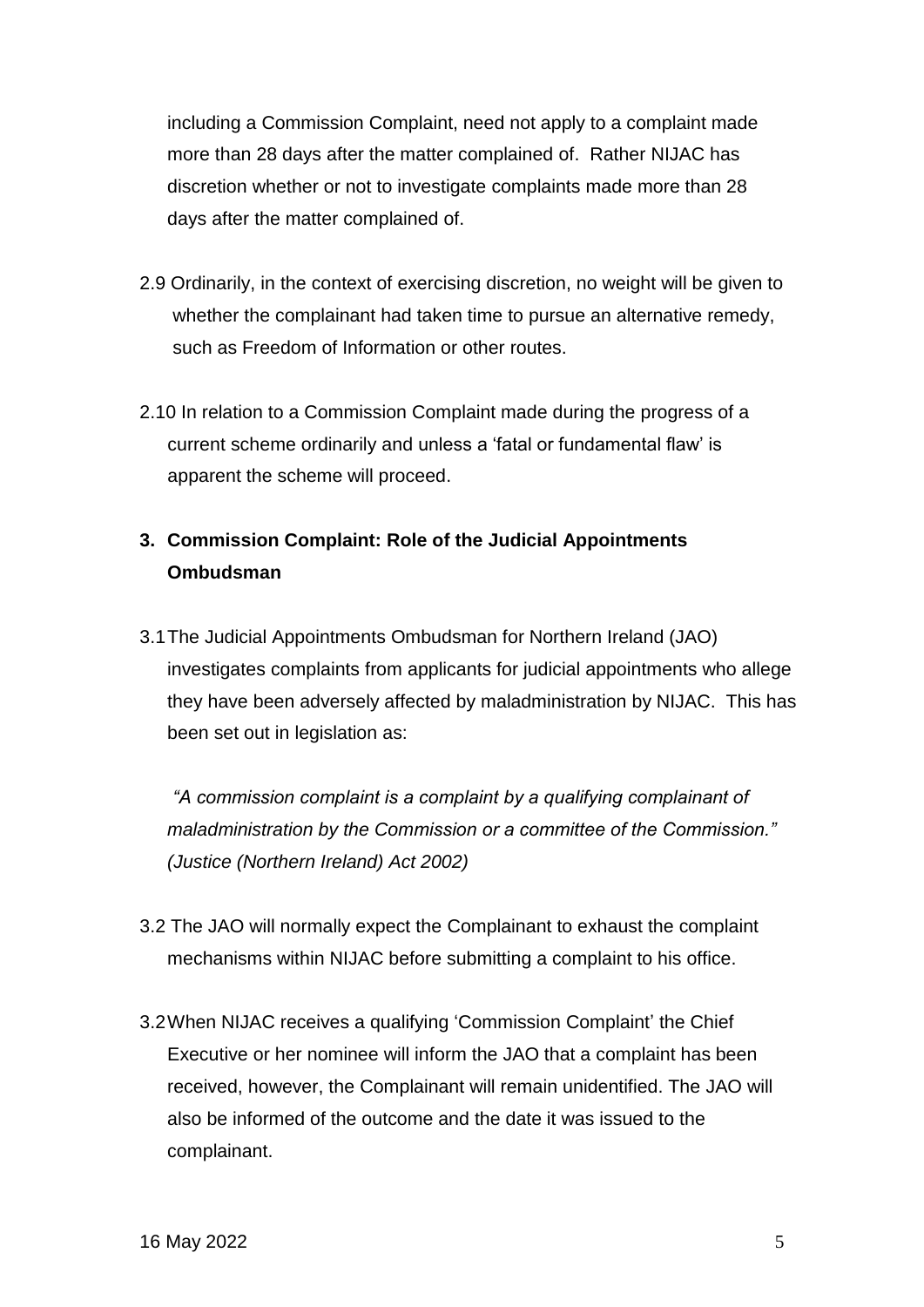- 3.3The JAO must prepare a report on any complaint they have investigated and must state findings made, if the complaint should be upheld in whole or part, and if so, what if any, action recommended as a result of the complaint.
- 3.4The JAO's recommendation may include payment of compensation relating to loss which appears to the JAO to have been suffered by the complainant as a result of maladministration, and not as a result of any failure to be appointed to an office to which the complaint related.

#### **4. Commission Complaint: What is maladministration?**

4.1Maladministration is not defined and it is acknowledged that it is a broad concept. A helpful guide to the meaning of maladministration is aided by the comments of Lord Denning in Regina v Local Commissioner for Administration for the North and East Area of England, ex parte Bradford Metropolitan City Council [1979] QB 287 where he said at Page 311: *'So this is the guide suggested to the meaning of the word 'maladministration'. It will cover bias, neglect, inattention, delay, incompetence, ineptitude, perversity, turpitude, arbitrariness and so on.'*

*'It 'would be a long and interesting list,' clearly open-ended, covering the manner in which a decision is reached or discretion is exercised; but excluding the merits of the decision itself or the discretion itself. It follows that 'discretionary decision, properly exercised, which the complainant dislikes but cannot fault the manner in which it is taken, is excluded': see Hansard, 734 H.C. Deb., col 51.*

*In other words if there is no maladministration, the Ombudsman may not question any decision taken by the authorities. He/she must not go into the merits of it or intimate any view as to whether it was right or wrong. This is explicitly declared in section 34 (3) of the Act of 1974. He/she can enquire whether there was maladministration or not. If he/she finds none,*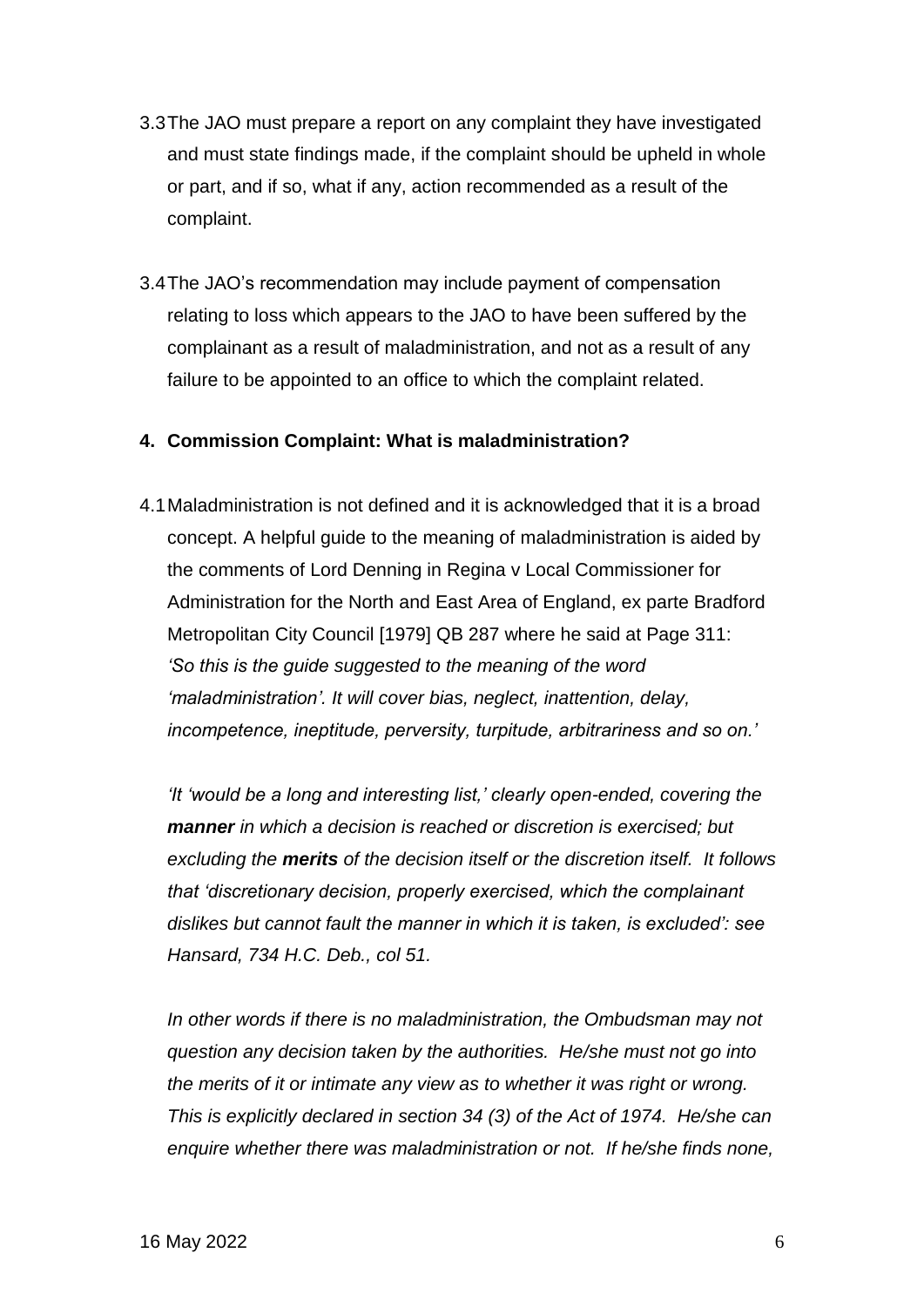*he/she must go no further. If he/she finds it, he/ she can go on and enquire whether any person has suffered injustice thereby.'*

# **5. Policy Objectives**

- 5.1 The objectives of the policy are to:
	- (i) implement a fair and transparent process with regards the handling of all complaints that are made to NIJAC;
	- (ii) ensure that this procedure is applied fairly and consistently to ensure the process is administered fairly and without bias;
	- (iii) set out the key roles, responsibilities and procedures for those involved in the assessment and administration of complaints; and
	- (iv) ensure any lessons learnt are reported and applied.

# **6. Scope**

- 6.1 This policy and procedure will apply to:
- **Complainants**
- NIJAC Commissioners and staff
- **Those supporting the work of NIJAC, including Co-opted Members.**

# **7. Key Principles of Effective Complaint Handling**

- 7.1 Below are the principles of effective complaint handling:<sup>1</sup>
	- (i) accessible and simple
	- (ii) fair and impartial
	- (iii) timely, effective and consistent
	- (iv) accountable and
	- (v) delivering continuous improvement.

1

<sup>&</sup>lt;sup>1</sup> NIJAC have adopted principles from the 'Standards for Complaint Handling in the Public Service', March 2014. The Permanent Secretaries Group (PSG) convened an Inter-departmental Group on Complaint Handling which made a number or recommendations which were accepted and included in the Inter-departmental Group's 'Complaint Handling Across Government' final report. This included acceptance that complaints handling should be subject to coverage by internal audit.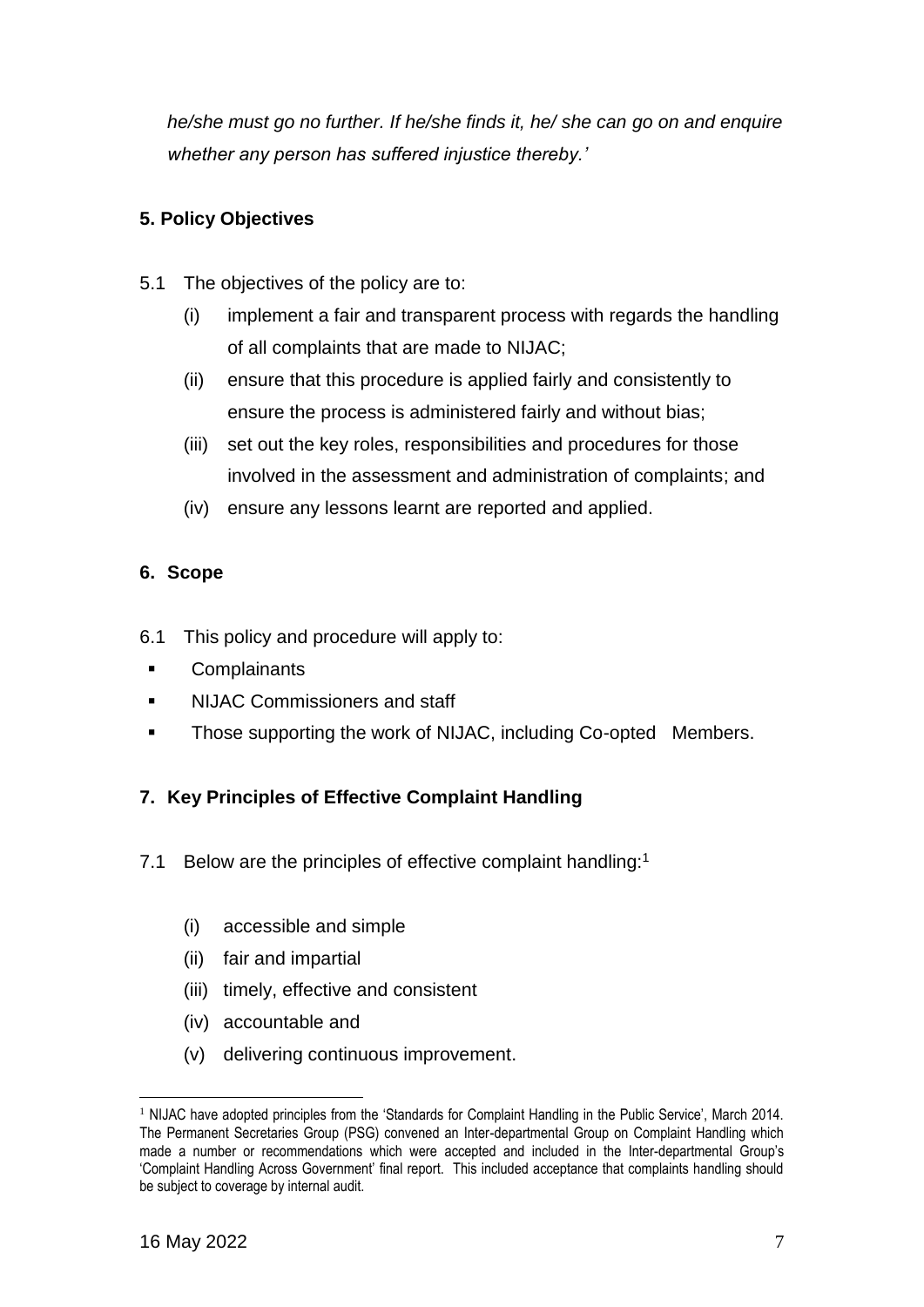#### **8. Investigating Complaints**

The powers set out in this part of the policy which are to be exercised by the Chairman of NIJAC may instead be exercised by another member of NIJAC ("an Appropriate Person") nominated for that purpose by the Chairman either generally or specifically in relation to a particular complaint.

## 8.1 Investigating 'Non Commission Complaints'

8.1.1The Chief Executive or her nominee will appropriately and proportionately investigate and determine all non – Commission complaints and advise the Complainant as appropriate.

## 8.2 Investigating 'Commission Complaints'

8.2.1 A Commissioner, known as the Complaints Commissioner (CC) will be appointed by the Chairman of NIJAC for a three year period.

8.2.2 Should the CC be of the view that additional members are required to serve on a Complaints Committee (CCte) s/he will make a recommendation through the Chief Executive or her nominee to the Chairman of NIJAC for a decision as to whether it is necessary to form a CCte and if so for the appointment by the Chairman of NIJAC of all the members of the CCte whose members may or may not include the CC. The Chairman of NIJAC will nominate a NIJAC Commissioner to chair any CCte and in the event that no NIJAC Commissioner is able to chair a CCte then the Chairman of NIJAC may nominate a person who is not a member of NIJAC to chair the CCte.

8.2.3 Where the CC identifies a conflict of interest another CC will be appointed by the Chairman of NIJAC to determine the complaint.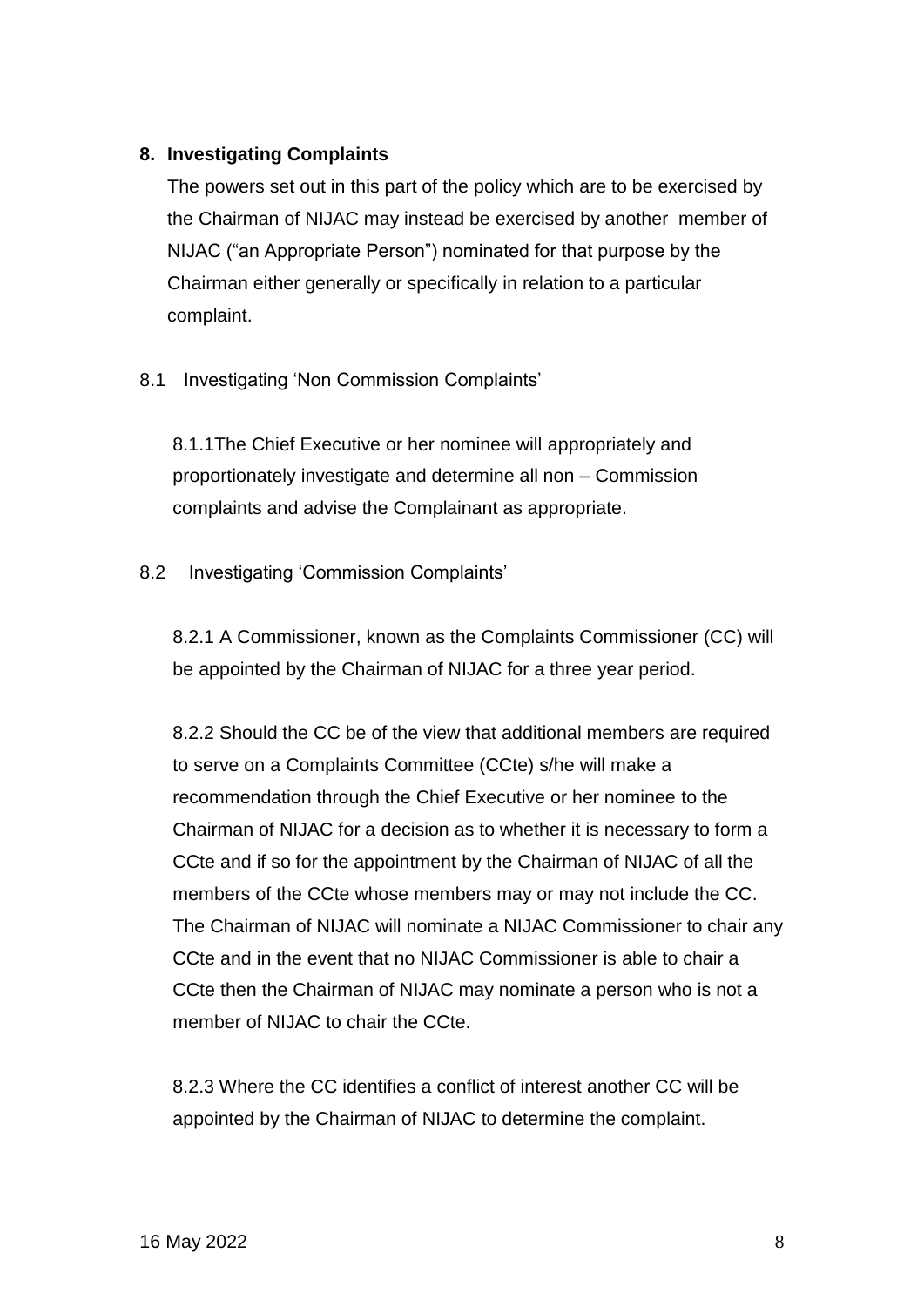8.2.4 NIJAC's Standing Orders sets out the Code of Practice for members of ad hoc committees such as a CC or a CCte. The 2002 Act provides that any committee or sub-committee may consist of or include persons who are not members of NIJAC.

8.2.5 The CC/CCte in accordance with this policy and the procedure will appropriately and proportionately investigate, provide analysis and make a determination.

8.2.6 The CC/CCte will be supported by the Chief Executive or their nominee.

8.2.7 Legal advice may be sought.

8.2.8 The CC/CCte has discretion to provide a draft report, in part or in whole, to any person in NIJAC or to any person about whom the complainant complains for their comment prior to finalising the report.

8.2.9 The final decision of the CC/CCte is to uphold, or not, the complaint and state if there is adverse impact; it is also to make recommendations to Plenary as to what, if any, action to take.

8.2.10 The determination and any recommendation will be communicated to Plenary which may arrive at a decision electronically or a special meeting of Plenary may be arranged or the matter may be considered at the next meeting of Plenary.

## **9. Communicating the Outcome of a 'Commission Complaint'**

9.1The CC/CCte will set out its findings of fact and determination. The CC/CCte's report will be communicated to Plenary. Once Plenary has determined what, if any, action to take the Complainant will be issued the report and advised of any actions agreed by Plenary.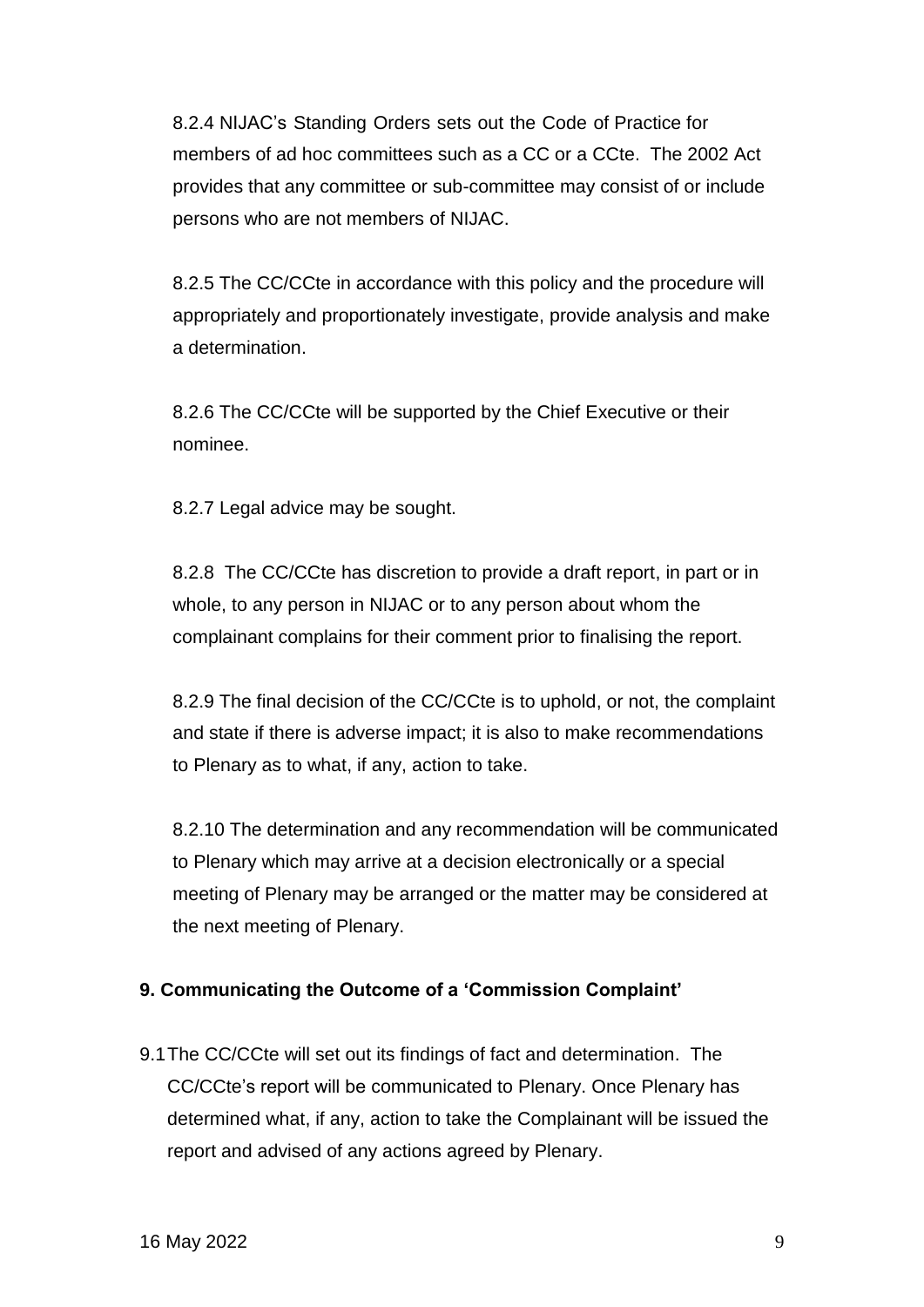9.2Complainants will be advised that they have the further option of seeking redress through the JAO if they are not satisfied with the outcome of the complaint investigation. (See contact address at section 3 of the Complaints Procedure). The JAO will consider the investigation of a complaint made to him by a qualifying complainant under section 9D of the 2002 Act.

#### **10. Reporting on Complaints**

10.1 It should be noted that in accordance with section 9I of the 2002 Act, information about judicial appointments is **confidential** and that, consequently, NIJAC's report to the Complainant of its investigation will not include information which relates to an identified or identifiable individual other than the Complainant**.** In addition while the Data Protection Act 2018 provides rights of access to personal data, a report should take cognizance of s14 of Part 2 to Schedule 2 which sets out an exemption on the disclosure of personal data that is processed for the purpose of assessing suitability for judicial office.

The investigation report is confidential and will not be disclosed except to the Complainant, those investigating and NIJAC.

- 10.2 Confidentiality will be respected in accordance with the Confidentiality Policy no matter the nature of the complaint, unless there is a statutory or regulatory necessity to share the information.
- 10.3 All formal complaints are reported in the Annual Report for the accounting period.
- 10.4 Complaints are anonymised and reported to Audit and Risk Committee.
- 10.5 This policy and procedure does not preclude a complainant referring a complaint to any other relevant external authority.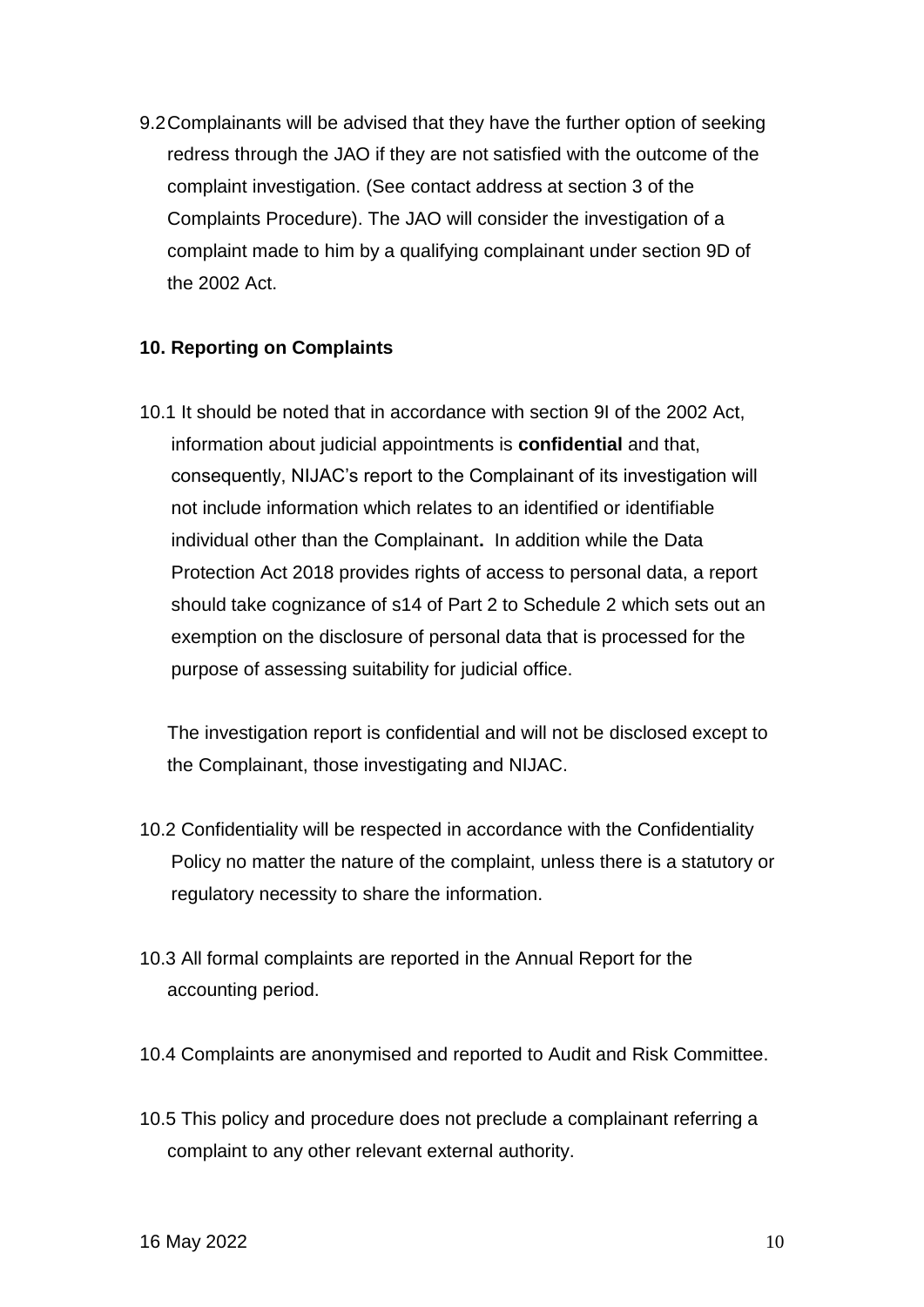# **11. Variation of policy**

11.1 This policy, or the arrangements under it, may be varied, amended or adjusted at any time.

# **12. Policy Review**

12.1 This policy and procedure will be reviewed in three years from the date of approval or amendment or as the need arises.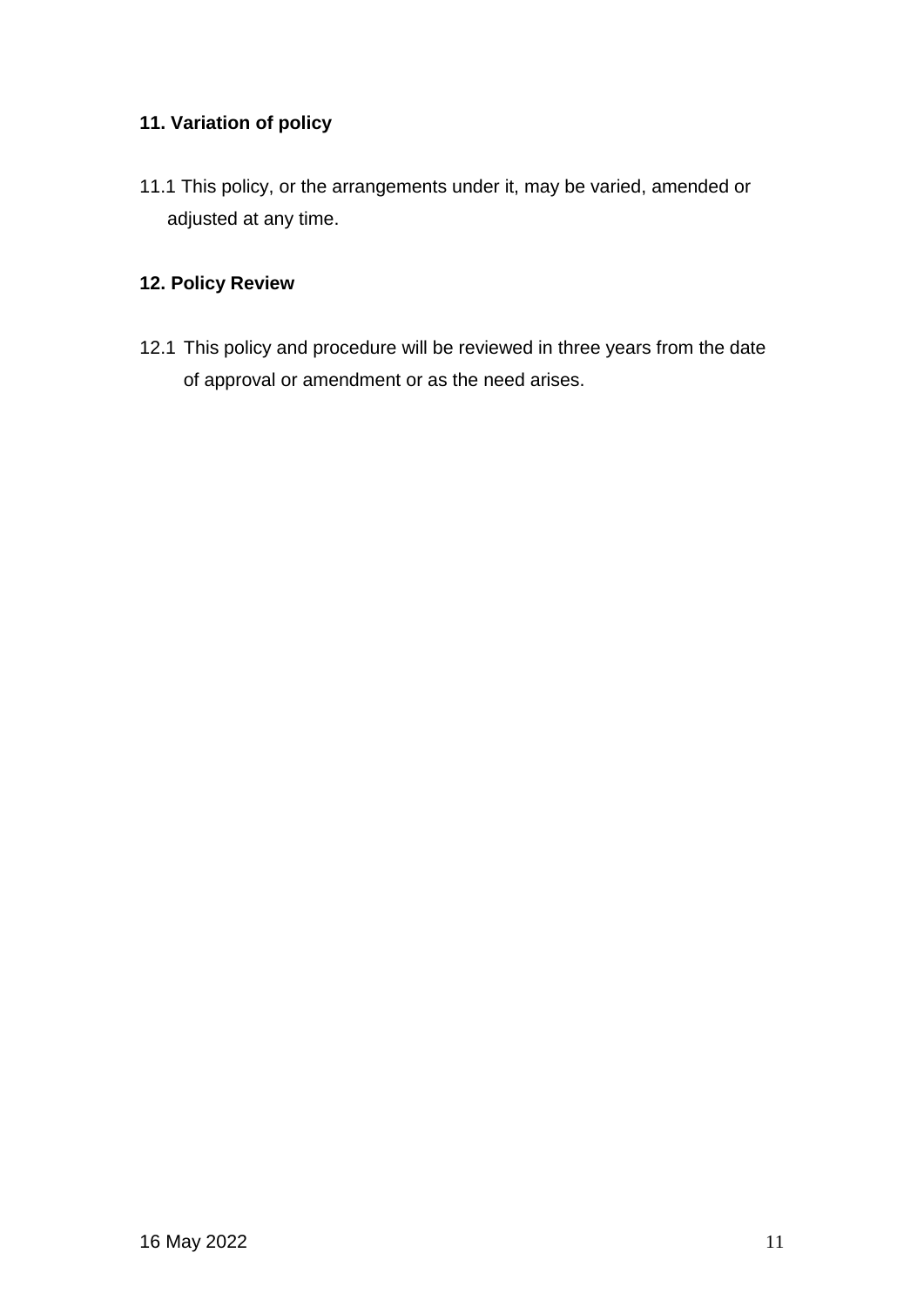## **Northern Ireland Judicial Appointments Commission**

#### **COMPLAINTS PROCEDURE FOR COMMISSION COMPLAINTS**

#### **Making a Commission Complaint**

- 1.1 A complaint should be made within 28 days of the matter complained of on the appropriate form (page 15) and delivered to NIJAC .
- 1.2 The complaint will be acknowledged within 3 working days of receipt.
- 1.3 Upon receipt the Chief Executive or her nominee will confirm whether the complaint is a 'Commission Complaint' before adopting this procedure and has discretion to consult with the Complaints Commissioner (CC).

#### **Informal Resolution**

- 1.4 The Complainant may be invited to discuss with the Chief Executive or her nominee, the nature of the complaint, including:
	- (i) the specifics of the complaint made;
	- (ii) the basis upon which the complaint is made;
	- (iii) any relevant documentation upon which the Complainant wishes to rely in support of their complaint; and
	- (iv) whether an informal route or explanation can be provided to resolve the complaint.

#### **2. A Formal Complaint**

2.1 If Informal Resolution is unsuccessful or inappropriate the Complainant will be advised of the steps NIJAC will take.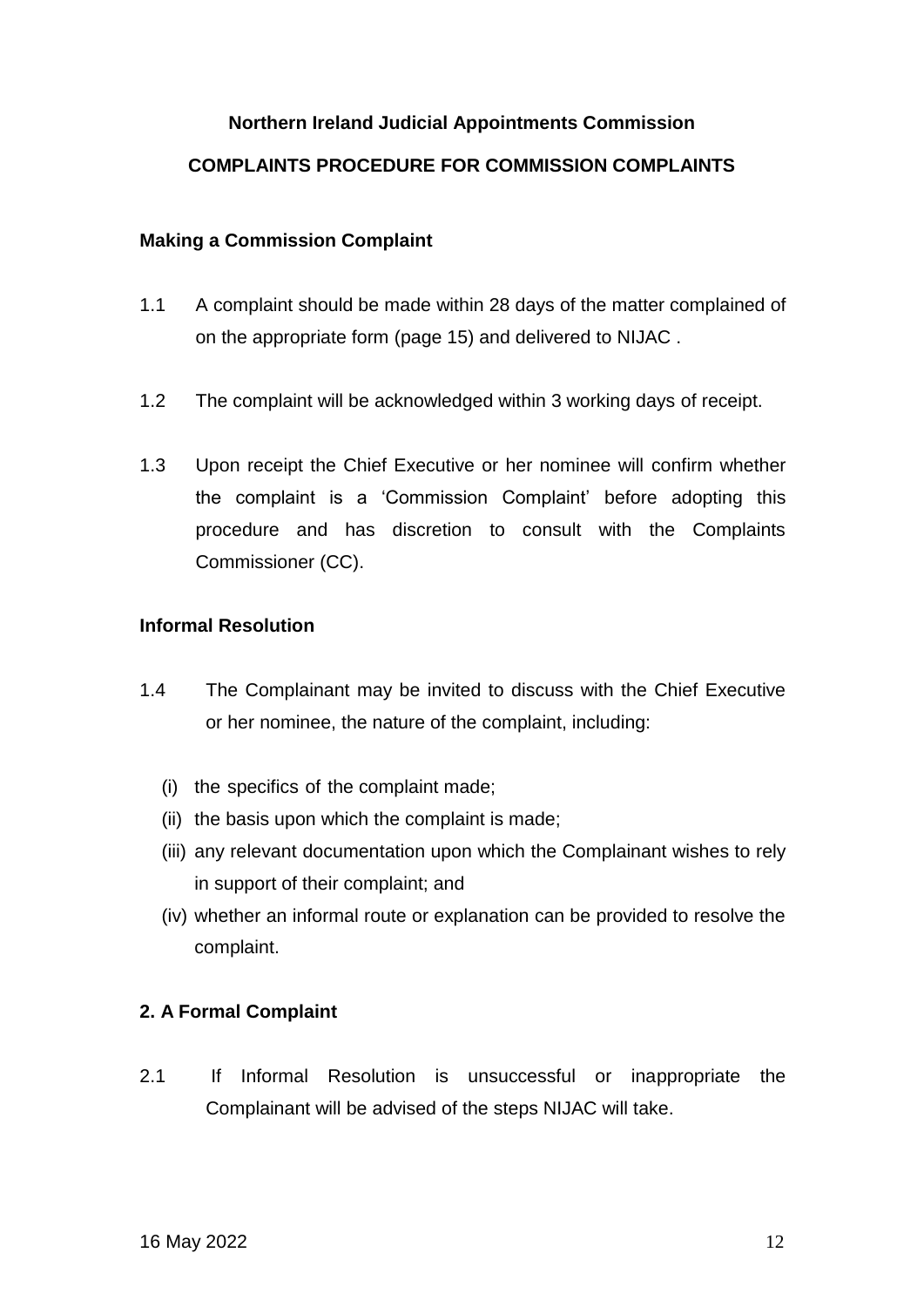- 2.2 The Chief Executive or her nominee will consult the CC and if the CC is of the view that additional members are required to assist in reaching a determination, they will follow the arrangements set out in the policy at 8.2.2.
- 2.3 Determinations may be based upon only the information provided. Further information may be sought from others including the Complainant and the Selection Committee.
- 2.4 Where an investigation is to take place the Terms of Reference, should they be required, will be agreed and an anticipated timescale to conclude the investigation will be indicated to the Complainant.
- 2.5 Emphasis will be on achieving as speedy a resolution as the circumstances of the investigation and the nature of the complaint will permit. NIJAC will endeavour to reach a determination in respect of a complaint within 28 days of the commencement of the investigation. Where it is not possible to meet this timescale, the Complainant will be advised and provided with a revised indicative timetable.
- 2.6 In relation to a Commission Complaint made during the progress of a current scheme ordinarily and unless a 'fatal or fundamental flaw' is apparent the scheme will proceed. To continue, to delay or to halt the appointment scheme is the decision of Plenary.
- 2.7 If necessary the CC/CCte or Plenary will give consideration how best to communicate with other affected applicants. The SC and / or the Chairman may be consulted.
- 2.8 It is important to emphasise that information about judicial appointments is **confidential** (section 9 of the 2002 Act, refers) and that, consequently, NIJAC's report to the Complainant of its investigation and determination will not include information which relates to an identified or identifiable individual other than the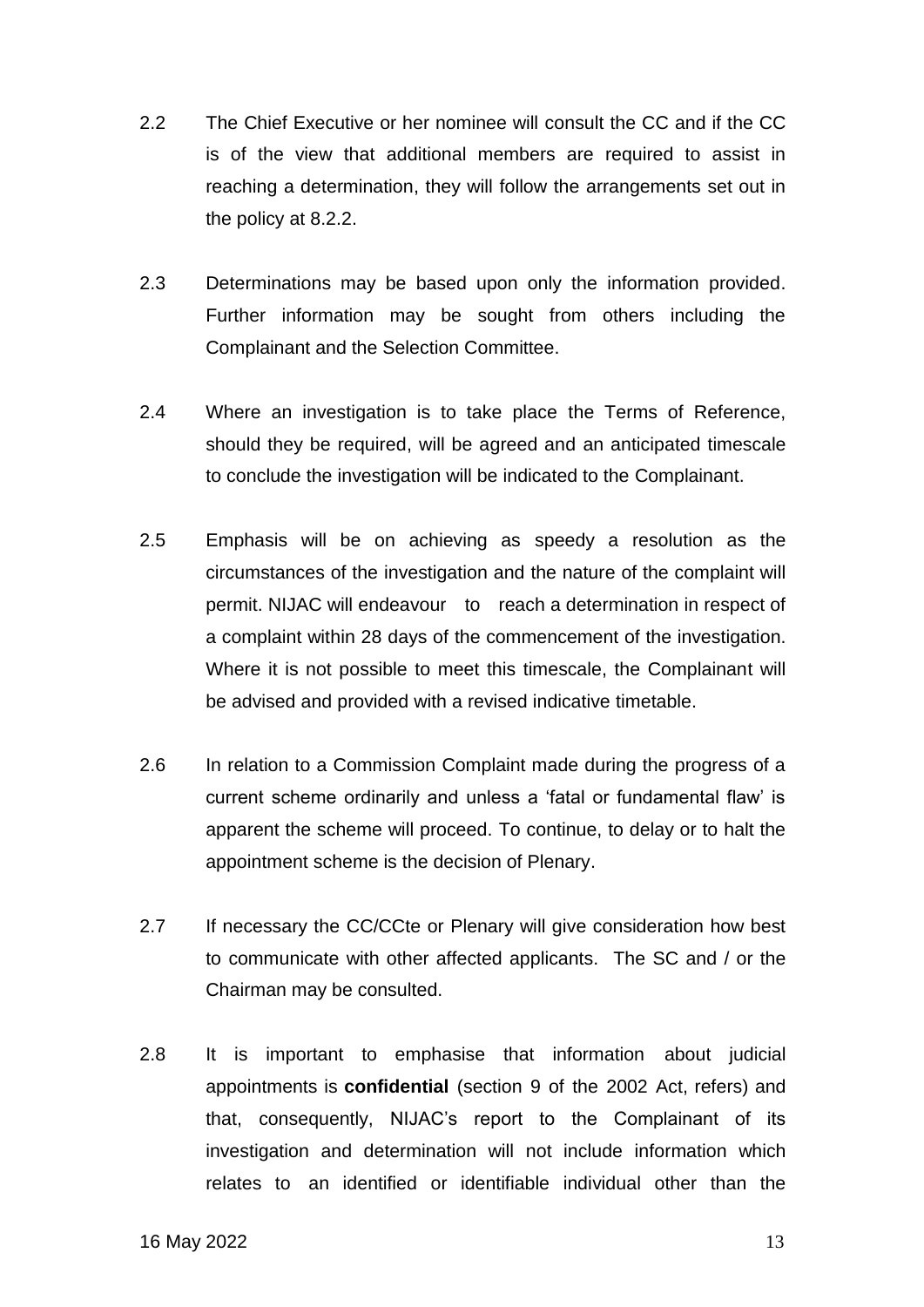Complainant. This report will be treated in confidence.

2.9 Confidentiality will be respected in accordance with the Confidentiality Policy no matter the nature of the complaint, unless there is a statutory or regulatory necessity to share the information.

# **3. Complaints to the Office of the Northern Ireland Judicial Appointments Ombudsman**

3.1 Complainants who wish to refer a complaint to the Judicial Appointments Ombudsman should do so within 28 days of issue of the Commission's decision. The JAO can be contacted at:

> Northern Ireland Judicial Appointments Ombudsman c/o Northern Ireland Public Service Ombudsman Progressive House 33 Wellington Place Belfast BT1 6HN Email: nipso@nipso.org.uk

This Complaints Procedure has been adopted by the Plenary Committee of the Northern Ireland Judicial Appointments Commission with effect from 16 May 2022.

Signed:

Tungalo

Chief Executive 16 May 2022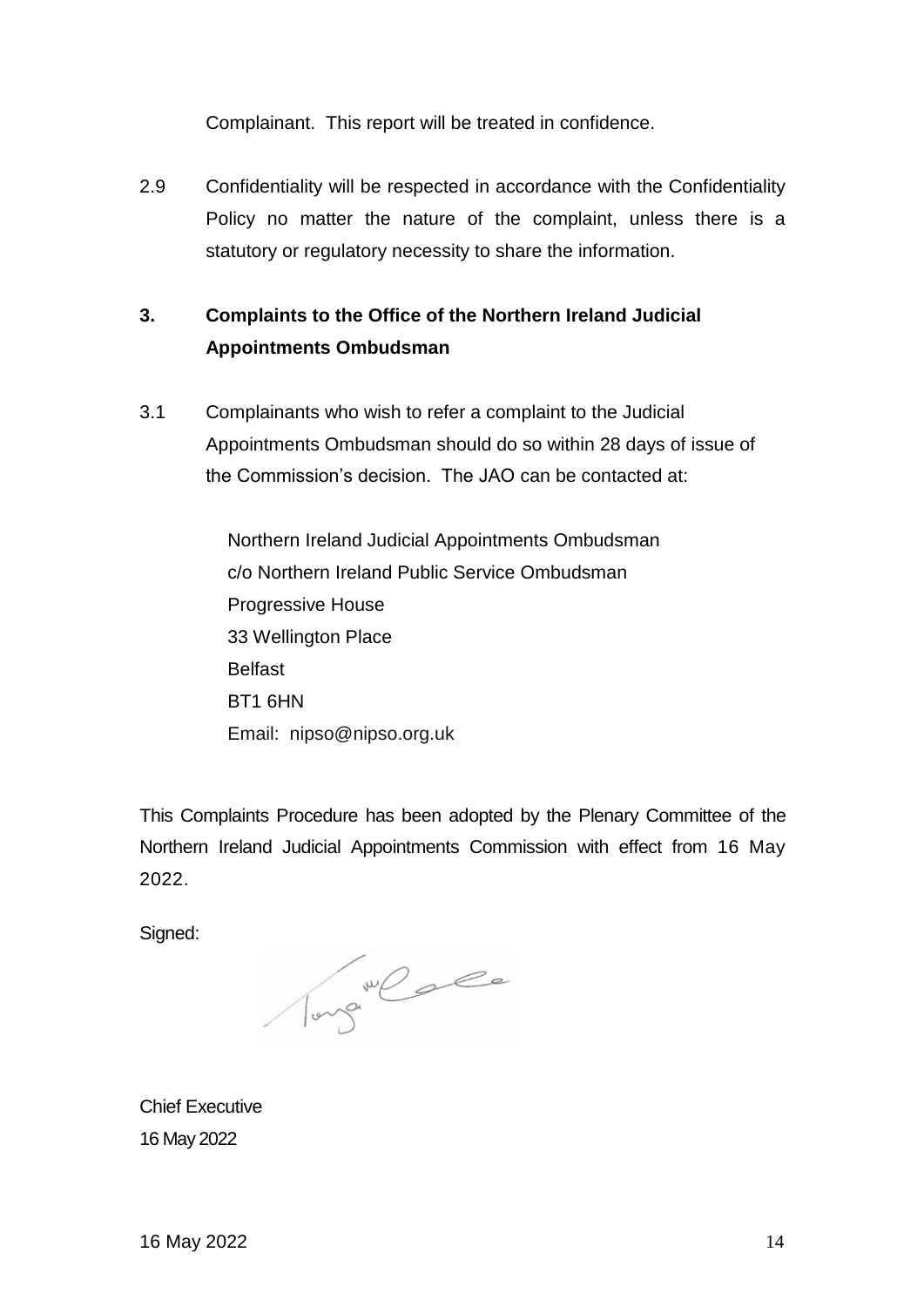## **Complaints Form for Commission Complaint**

Section 9B of the Justice (Northern Ireland) Act 2002 defines a Commission Complaint as a qualifying complaint of maladministration by the Commission or a committee of the Commission and being adversely affected, as an applicant for selection or as a person selected, by the maladministration complained of.

| Name: |  |  |  |
|-------|--|--|--|
|       |  |  |  |

|                            | <b>Mobile:</b> |
|----------------------------|----------------|
| Telephone Contact Details: | Home:          |
|                            |                |
| E Mail Address:            |                |

**Address:**

#### **Details of Complaint**

**1 (a)**: What matters complained of occurred upon what date? Please identify all the matters that arose on each date.

If you consider that any matter complained of occurred more than 28 days prior to the making of this complaint or if it could be held that any matter complained of occurred more than 28 days prior to the making of this complaint then state whether you consider that discretion should be exercised to accept and investigate the grounds of complaint or any of them and set out why you consider that discretion should be exercised to do so.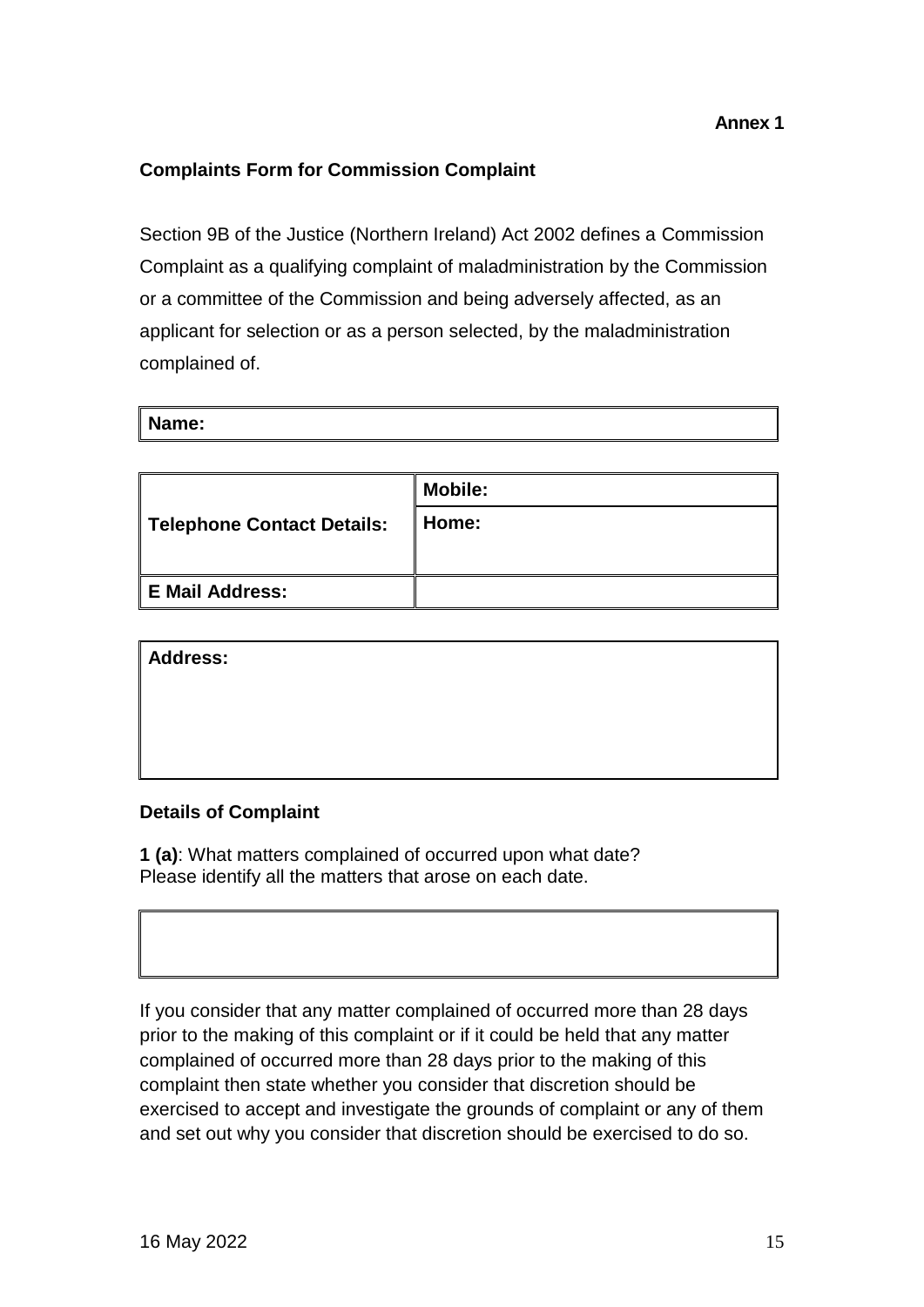**1 (b)** Please set out as succinctly as circumstances allow the detail of the matter(s) which you consider may constitute maladministration.

You may attach documents upon which you seek to rely. A determination may be made solely on the information and documents you provide.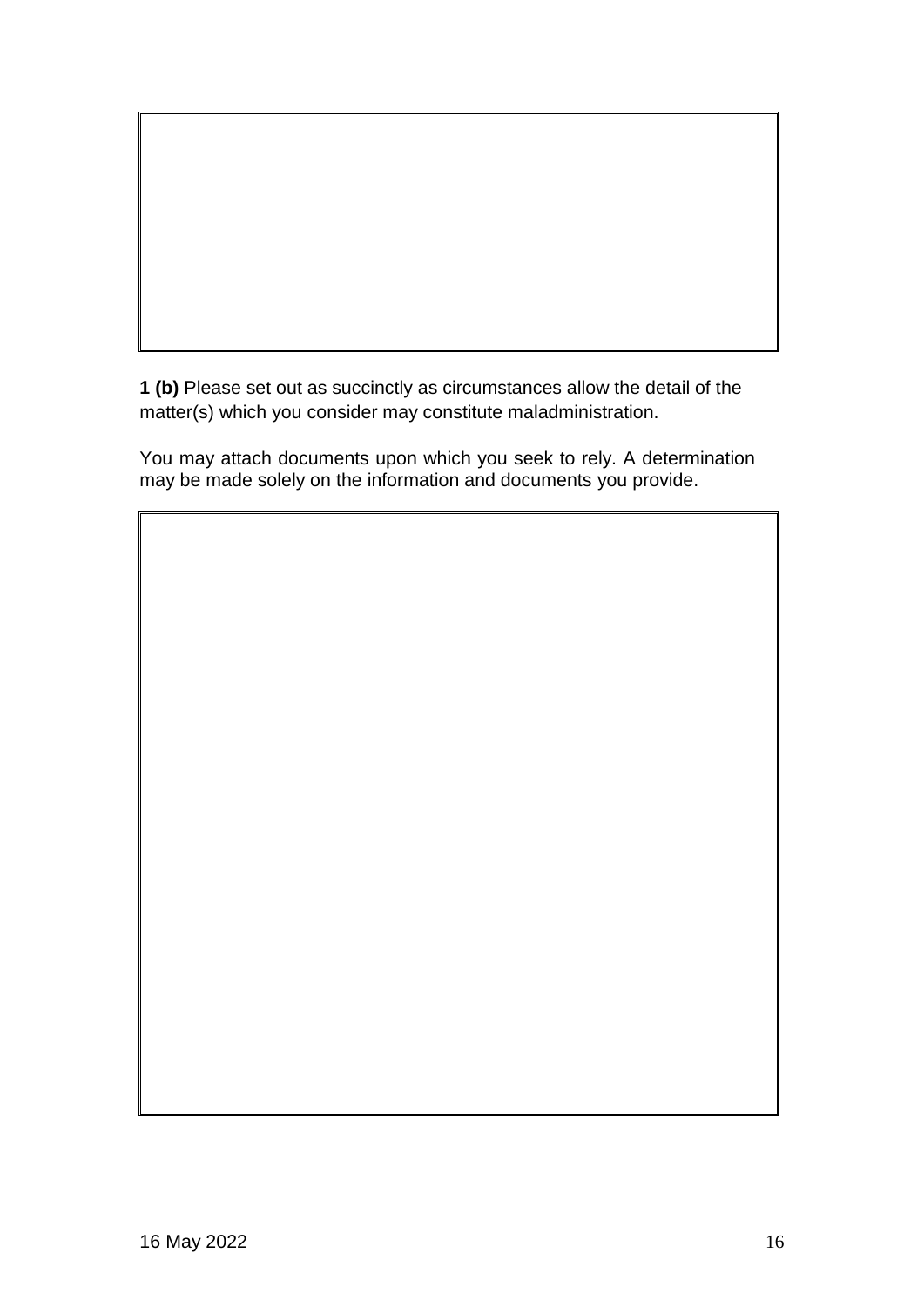**1 (c)** Please set out as succinctly as circumstances allow the adverse impact you consider to have occurred.

**2.** Please set out what you consider is a reasonable resolution of your complaint and specify the reasons why you consider such a resolution to be reasonable.

**3. Signature of Complainant**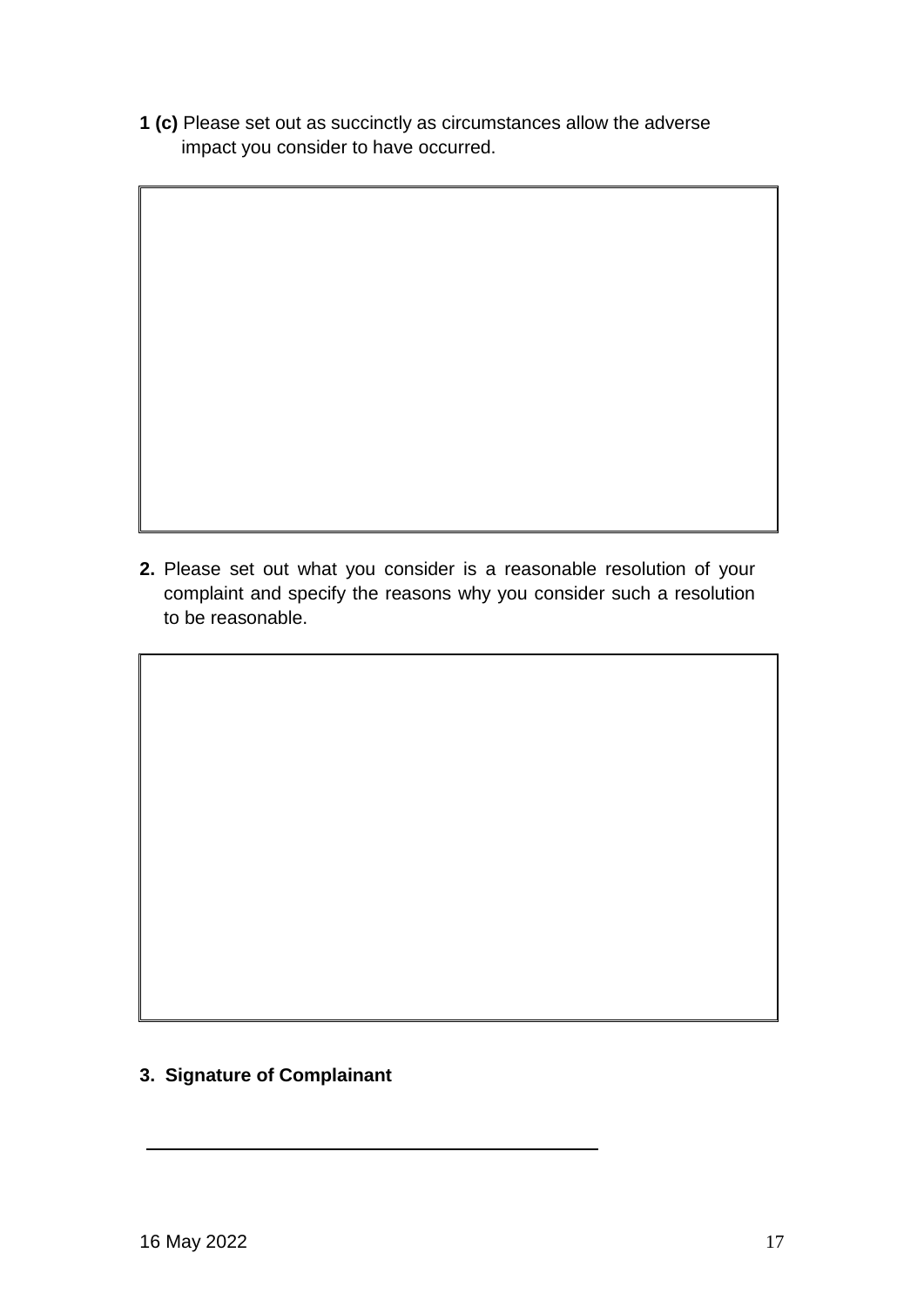# **Complaints Form:**

**Name:**

|                            | <b>Mobile:</b> |
|----------------------------|----------------|
| Telephone Contact Details: | Home:          |
|                            |                |
| E Mail Address:            |                |

| Address: |  |  |  |
|----------|--|--|--|
|          |  |  |  |
|          |  |  |  |
|          |  |  |  |

# **Please set out, as succinctly as circumstances will allow:**

- **1 (a)** the date upon which the matter complained of occurred
- **1 (b)** the detail of the complaint.